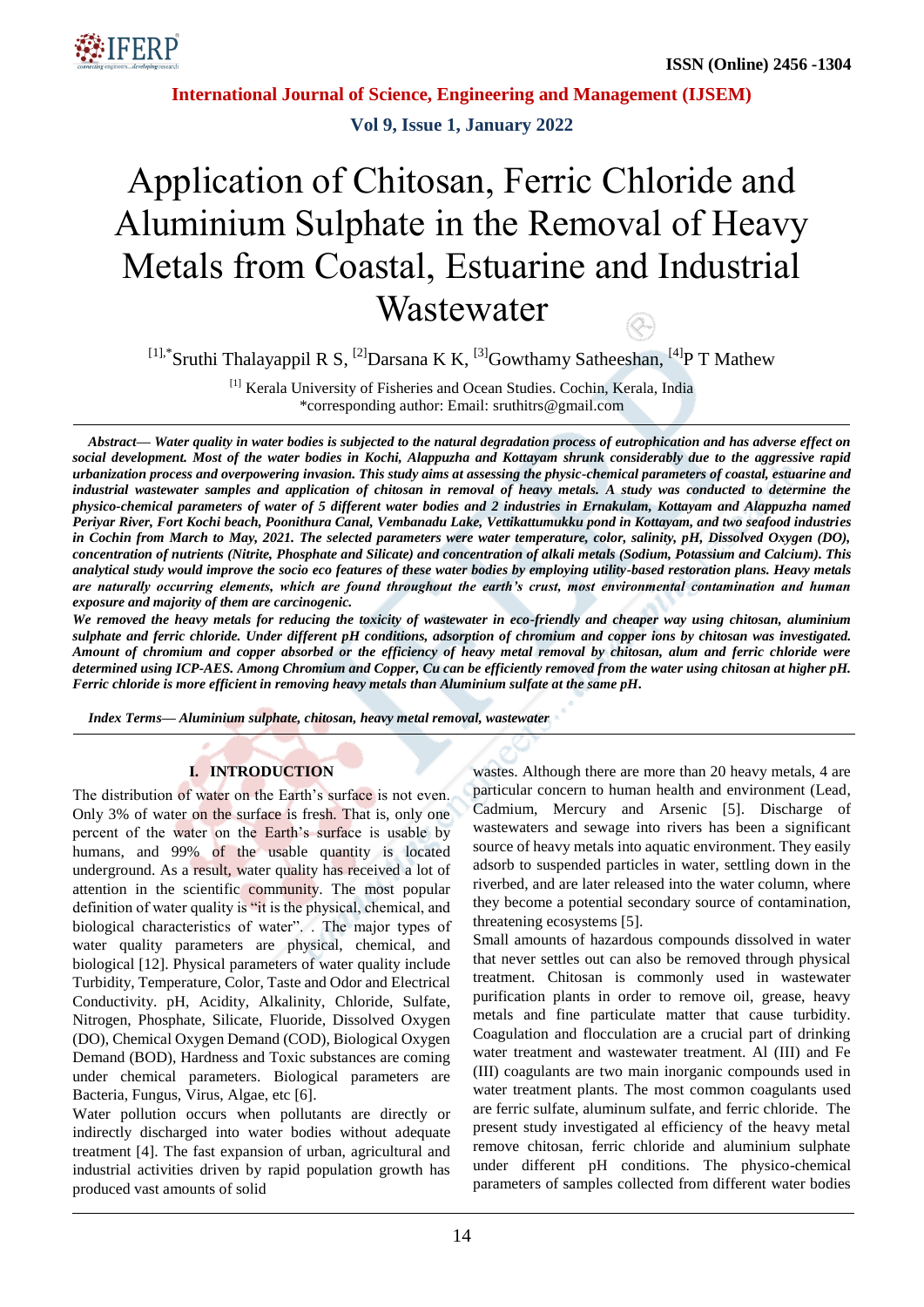

**Vol 9, Issue 1, January 2022**

of Kerala were also studied.

#### **II. MATERIALS AND METHODOLOGY**

Kerala is located between the Arabian Sea in the West and the Western Ghats in the East with an area of 38863 sq km, which is between  $8^{\circ} 8'$  and  $18^{\circ} 48'$  North latitude and  $74^{\circ} 4'$  to 77° 50' East longitude,

Samples for analyzing Heavy Metals were collected from 7 locations in Kerala. They include Periyar River, Poonithura canal, Vembanadu Lake, Fort Kochi beach, Vettikkattumukku Pond, two seafood industries in Cochin.

Temperature and pH were measured with a mercury filled Celsius thermometer and digital PH meter respectively. The Salinity was evaluated using Refractometer. The Dissolved Oxygen (DO) was determined using Iodometric titration (Winkler's method) and the Nutrients (Nitrite, Phosphate and Silicate) were estimated using spectrophotometer (Klaus Grasshoff., 1999).The Alkali Metals were determined using Flame Emission Spectroscopy (FES). Detection and estimation of Heavy Metals were carried out using Inductively Coupled Plasma – Atomic Emission Spectroscopy (ICP-AES) (Klaus Grasshoff 1999) .

The sample was collected in polyethylene bottles and filtered the sample under vacuum through a 0.45-µm membrane filter. Then preserved samples by adding 1.5 mL concentrated  $HNO<sub>3</sub>$  to 1L of sample to give pH $\lt 2$ . When handling samples, be extremely careful not to introduce contamination during sampling, handling, storage, or treatment. Use the highest purity  $HNO<sub>3</sub>$  available in the laboratory and analyze water, filter and acid blanks regularly [3].

Coagulation is useful to remove removes colloids and suspended solids from the water [2]. After that during flocculation, the particles are attracted together by van der Waal's forces, forming floc [1] [16]. Aluminium sulfate and Ferric chloride were tested as conventional coagulants [11]. Chitosan is used as an excellent flocculent due to its large numbers of  $NH_3$  groups, which can interact with negatively charged colloids [15].

This study investigated the metals Chromium, Copper, Iron and Lead. As the raw waste water samples did not contain detectable quantities of dissolved metals, the water samples collected from Fort Kochi beach were spiked with metals (copper and chromium) to obtain suitable concentrations of metals in waste water [10].

10 mM copper solution was prepared using analytical grade copper nitrate,  $Cu(NO<sub>3</sub>)<sub>2</sub>$  powder and this solution was kept as stock solution of Copper. Similarly, 0.1942g analytical grade potassium chromate,  $K_2CrO_4$  powder was taken and made up to100 mL. This solution was kept as stock solution of Chromium. 10 milligram chitosan powder was weighed into a small glass beaker, dissolved with minimum amount of 0.05M Acetic acid and kept for about 30 minutes to dissolve. Initial pH of the samples was adjusted to 2 and 7. Subsequently 10 mg of chitosan solution were added to each flask [14]. 2.5 mL of 10mM  $Cu(NO<sub>3</sub>)<sub>2</sub>$  solution was added to each flask and made up to 25 mL with the sample solution. Similarly chromium spiking was done by adding 2.5 mL of 10 mM K<sub>2</sub>CrO4 solution to the sample solution of pH 2 and 7 respectively and made up to 25 mL with the sample solution having appropriate pH value. And similarly, Initial pH of samples were adjusted to 7. Subsequently 10 mg of aluminium sulphate and 10 mg of ferric chloride [7] were separately added to each flask. 2.5 mL of 10 mM  $Cu(NO<sub>3</sub>)<sub>2</sub>$ solution was added to each flask and made up to 25 mL with the sample solution [7]. Similarly chromium spiking was done by adding 2.5 mL of 10 mM  $K_2CrO_4$  to each flask and made up to 25 ml with the sample solution (Agarwal 2017). All the samples along with blank were shaken vigorously for 6 hours in molecular orbital shaker at room temperature [8]. It is followed by centrifugation for 15 minutes and once the equilibrium is achieved, the samples were withdrawn from supernatant [13]. Then, the sample solutions were filtered and filtrate was digested with the aid of concentrated Nitric acid. Once the digestion step was completed, the solution was filtered and the filtrate was analyzed for heavy metals using Inductively Coupled Plasma- Atomic Emission Spectroscopy ICP-AES [17].

#### **III. RESULTS AND DISCUSSION**

The physico-chemical parameters were measured for a total of seven samples were obtained from seven different places in Kerala (Table 1). The distribution and variation of physico-chemical parameters such as temperature, pH, Electrical Conductivity, salinity, dissolved Oxygen and alkali metals as well as the heavy metals in water samples, were studied.

Among the stations, wastewater from seafood industry 1 (Figure 2) shows maximum nitrite content (43μmol/L) due to the high protein content of fish and marine invertebrates, and minimum nitrite content is observed in Kottayam Pond water  $(1.2 \mu \text{mol/L})$  (Figure 1) due to the influx of fresh water. The wastewater from seafood industry 1 shows higher phosphate (440μmol/L) content, which may originate from the seafood, but can also be introduced with processing and cleaning agents and the lowest concentration was shown in Vembanadu Lake (1.1μmol/L). In this study, the maximum silicate concentration was found in wastwater from seafood industry 1(25μmol/L) because, this seafood industry mainly focused on crustaceans and siliceous seafood. The seawater collected from Fort Kochi also showed higher silicate value (16.86 μmol/L) as the seawater contains in suspension a wide spectrum of finely divided siliceous materials. Many of them have been formed by the weathering of rocks on land and have been transported to the sea by rivers and by wind [9]. Minimum content of silicate is found in Vembanadu Lake (1.44μmol/L).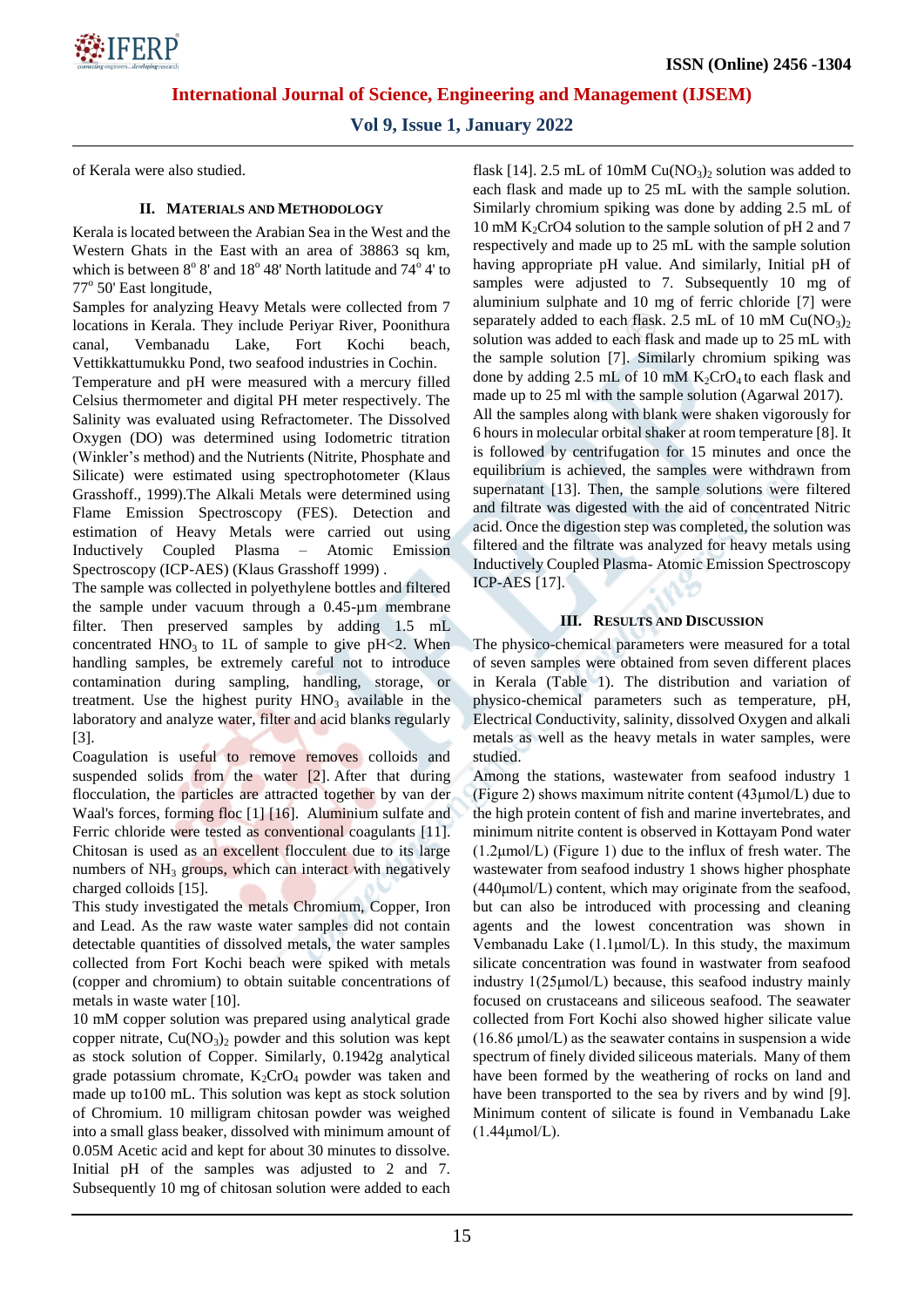

**Vol 9, Issue 1, January 2022**

| <b>Station</b>           | Color             | Temperature<br>$({}^{\circ}C)$ | pH   | Salinit<br>$y$ (ppt) | EC<br>(4) | DO.<br>(mg)<br>L) |
|--------------------------|-------------------|--------------------------------|------|----------------------|-----------|-------------------|
| Vembana<br>du Lake       | Pale<br>green     | 34                             | 7.33 | 20                   | 0.2       | 6.4               |
| Kottaya<br>m Pond        | Light<br>green    | 27                             | 6.5  | 3                    | 0.7       | 10.4              |
| Fort<br>Kochi<br>Beach   | Colorless         | 29                             | 7.8  | 30                   | 0.9       | 7.2               |
| Poonithu<br>ra Canal     | Blue-gre<br>enish | 32.4                           | 7.1  | 5                    | 0.4       | 7.2               |
| Periyar<br>River         | Colorless         | 32                             | 6.27 | 2                    | 0.1       | 7.2               |
| Seafood<br>Industry<br>1 | Brown             | 27                             | 7.24 | 10.3                 |           | ND                |
| Seafood<br>Industry<br>2 | Grey              | 26                             | 6.1  | 3                    |           | ND.               |

**Table 1:** Physicochemical parameters of water samples collected from different locations in Kerala



**Fig. 1** Concentration of nutrients obtained from different water bodies. The X axis represents the different locations and Y axis shows corresponding concentrations of nitrite,

phosphate and silicate present in the water samples.



**Fig. 2** Concentration of nutrients obtained from two different seafood industries. The X axis represents the different locations and Y axis shows corresponding concentrations of nitrite, phosphate and silicate present in the water samples.

The highest DO value obtained from Kottayam Pond (10.4 mg/L) shows that it is less polluted by human activity and the lowest value in Vembanadu Lake (6.4 mg/L) (Table 1). DO concentration was not detected in both seafood industries. For seafood- processing, the waste water is comes after treatment which include screening, sedimentation, dissolved air flotation and activated sludge treatment etc. [18]. These unit operations will generally remove up 85% dissolved oxygen in the water.

Analysis of alkali metals revealed (Figure 3) that the highest sodium concentration was in Fort Kochi seawater (157.3ppm) and the lowest in Kottayam Pond water. There are a number of sources of Na that can contribute substantial quantities to surface water including water treatment chemicals and sewage effluents. Fort Kochi water showed higher concentration of potassium (31.2ppm) and a minimum in Vembanadu lake water (4.9 ppm). Main cause for increase in potassium levels in water bodies is due to agricultural activities. Water softeners that regenerate using KCl can also raise the level of K in water significantly. Calcium is abundant in water bodies because of the presence of its mineral in the Earth crust. Among this Periyar River water shows a maximum Ca concentration (78 ppm) and a minimum value at Kottayam pond water (0.82 ppm). The water and effluents from industrial complex with giant fertilizer plant and oil refinery were dumped into the Periyar River at certain locations.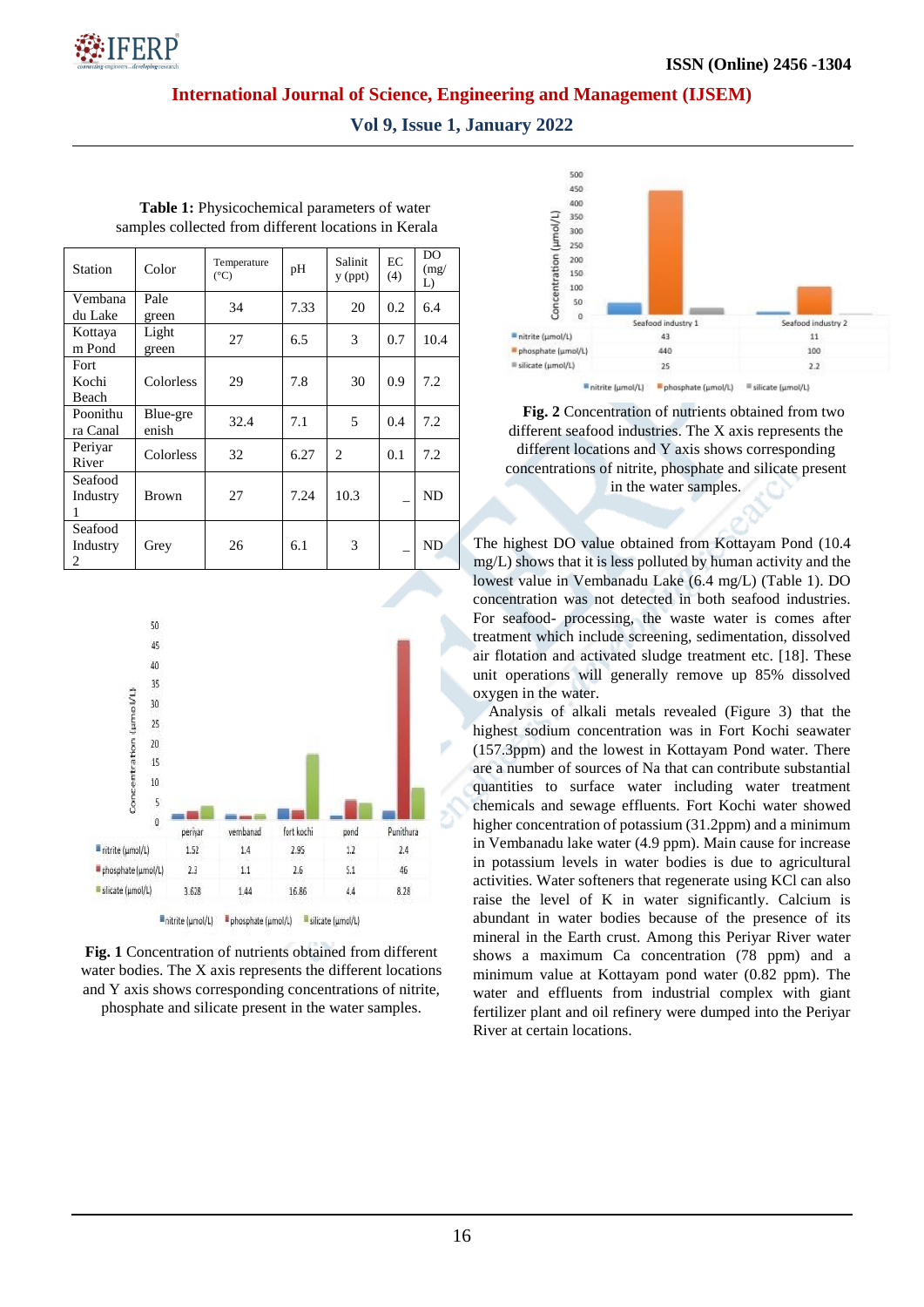

**Vol 9, Issue 1, January 2022**



**Fig. 3** Concentration of alkali metals (ppm) from different stations

**Table 3**: Removal efficiency of heavy metals using chitosan, aluminium sulphate and ferric chloride; Sample 1 and 2 : Fort Kochi sample spiked with 1 mM Cu under pH 2 and pH 7 respectively; Sample 3 and 4: Fort Kochi sample spiked with 1 mM Cr under pH 2 and pH 7 respectively

|          | Removal Efficiency (%) |              |                       |              |                 |          |    |
|----------|------------------------|--------------|-----------------------|--------------|-----------------|----------|----|
| Samples  | Chitosan               |              | Aluminium<br>Sulphate |              | Ferric Chloride |          |    |
|          | Copper                 | Chromiu<br>m | Copper                | Chromiu<br>m | Copper          | Chromium | Ľ  |
| Sample 1 | 20.21                  |              |                       |              | ----            |          |    |
| Sample 2 | 9.185                  |              | 25.81                 |              |                 |          | [: |
| Sample 3 |                        | 8.395        |                       |              |                 |          |    |
| Sample 4 |                        | 8.49         |                       | 7.105        | $- - - -$       | 7.04     | ſ  |

In the sample collected from Fort Kochi, after spiking with 1mM Cu solution the value of Cu was 63.5 ppm (Table 3). After adding chitosan to this solution, the value of Cu became 20.21 in pH=2 and 9.185 in pH=7. Thus the efficiency of removal of Copper using chitosan is 68.17% in pH=2 and 85.54% in pH= 7 respectively. Similarly in the case of Cr, after spiking with 1 mM Cr solution the value of Cr was 52 ppm. After adding chitosan to this solution, the value of Cr became 8.395 in  $pH=2$  and 8.49 in  $pH=7$ . Thus the efficiency of Cr removal using chitosan is 83.85% in pH=2 and 83.67% in pH=7.Removal efficiency of Cu using aluminium sulfate is 59.3% and efficiency of Cr using aluminium sulfate at pH 7 is 86.3% (Table 3).

#### **IV. CONCLUSION**

It is observed that Poonithura Canal (Ernakulam) is the most polluted water body among the samples taken. The value of nutrients (nitrite, phosphate and silicate) higher here is due to municipal and sewage waste disposal. This increase in the value of nutrient may lead to algal bloom which eventually results in eutrophication. From the study, the sample collected from a pond in Kottayam is observed to be the least polluted water body among the samples collected. This may be due to the low anthropogenic activities. The samples collected from both industries showed high nutrient value and below detection value for Dissolved Oxygen. For the samples collected from the Fort Kochi Beach, the removal of heavy metals using chitosan is done for both pH, 2 and 7. It is observed that the removal of heavy metal using chitosan is more efficiently done in pH=2. And also among Chromium and Copper, Cu can be efficiently removed from the water using chitosan at higher pH. Ferric chloride is more efficient in removing copper from the water samples. Ferric chloride and aluminium sulfate are almost equally efficient for the removal of chromium. For the water sample collected from the Fort kochi beach, the removal of heavy metals (Cr and Cu) using Aluminium sulfate and Ferric chloride was done at pH 7. It is found that ferric chloride is more efficient in removing heavy metals than Aluminium sulfate at the same pH.

### **REFERENCES**

- [1] Aghapour, Ali Ahmad, et al. (2016). "Nitrate removal from water using alum and ferric chloride: a comparative study of alum and ferric chloride efficiency." Environmental Health Engineering and Management Journal 3.2: 69-73.
	- [2] Akbal, F., & Camcı, S. (2010). Comparison of electrocoagulation and chemical coagulation for heavy metal removal. Chemical Engineering & Technology, 33(10), 1655-1664.
	- [3] Dadzie, E.S. (2012). Assessment of heavy metal contamination of the Densu River, Weija from leachate (Doctoral dissertation).
	- [4] Dominic, Midhun & Chacko, Shino & Tom, Thara. (2016). Analysis of Water Quality of Samples Collected from Thevara Region, Kerala, India. IJRASET. 4. 382-388.
- [5] Duruibe, Joseph & C, Ogwuegbu & Egwurugwu, Jude. (2007). Heavy Metal Pollution and Human Biotoxic Effects. Int. J. Phys. Sci.. 2. 112 – 118.
- [6] Gajendran, C. (2011). Water quality assessment and prediction modeling of Nambiyar river basin, Tamil nadu, India.
- [7] Guo, X., Wei, Z., Wu, Q., Li, C., Qian, T., & Zheng, W. (2016). Effect of soil washing with only chelators or combining with ferric chloride on soil heavy metal removal and phytoavailability: field experiments. Chemosphere, 147, 412-419.
- [8] Johnson, Pauline D., et al. (2008). "Enhanced removal of heavy metals in primary treatment using coagulation and flocculation." Water environment research 80.5: 472-479
- [9] Joy, Rosewine. (2020). Comparative Study On Water Quality Index Of Lake Vs. Adjoining Tidal Fed Shrimp Farms Along Vembanad Lake, A Ramsar Site, Kerala, India. Plant Archives. 20. 2172-2176
- [10] Lakherwal, Dimple. (2014). "Adsorption of heavy metals: a review." International journal of environmental research and development 4.1: 41-48.
- [11] Nasir, N., and Z. Daud (2014). "Performance of aluminium sulphate and polyaluminium choloride in biodiesel wastewater." Journal of Mechanical Engineering and Sciences 7.1: 1189-1195
- [12] Omer, N. H. (2019). Water quality parameters. Water quality-science, assessments and policy, 18.
- [13] Renu, Agarwal, M., & Singh, K. (2017). Methodologies for removal of heavy metal ions from wastewater: an overview. Interdisciplinary Environmental Review, 18(2), 124-142.